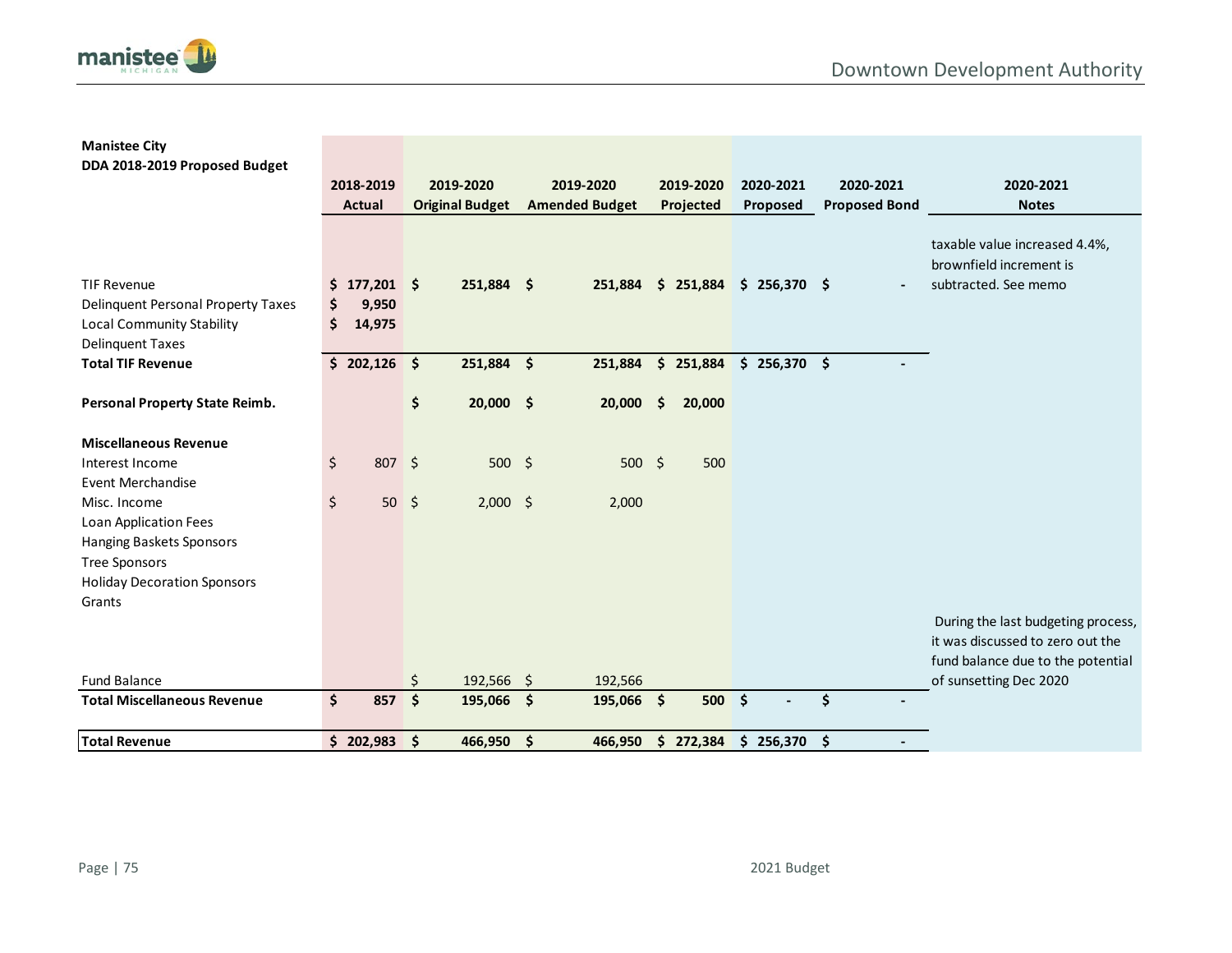



| <b>Required Expenditures</b>         |     |              |     |                          |          |                          |    |                          |    |           |          |        |                                      |
|--------------------------------------|-----|--------------|-----|--------------------------|----------|--------------------------|----|--------------------------|----|-----------|----------|--------|--------------------------------------|
|                                      |     |              |     |                          |          |                          |    |                          |    |           |          |        | Executive Direct; Office Support;    |
| Payroll                              | \$. | $30,719$ \$  |     | $110,000$ \$             |          | 110,000                  | Ŝ. | 54,500                   | S. | 87,000    |          |        | see memo                             |
| <b>Housing Position Contribution</b> |     |              |     |                          |          |                          |    |                          | \$ | 8,000     |          |        | <b>Housing Position Contribution</b> |
|                                      |     |              |     |                          |          |                          |    |                          |    |           |          |        | <b>Annual Contract for Economic</b>  |
| Manistee Area Chamber of Commerce    |     |              |     |                          |          |                          | \$ | 7,000                    | -Ś | 15,000    |          |        | Development Participation            |
|                                      |     |              |     |                          |          |                          |    |                          |    |           |          |        | includes Medicare, social security   |
| <b>Employer FICA Expense</b>         | Ş   | $2,480$ \$   |     | $8,415$ \$               |          | 8,415                    | \$ | 4,169                    | -S | 6,656     |          |        | for Thomas Kaminski and Caitlyn      |
| Unemployment Insurance               | \$  | 243          |     |                          |          |                          | \$ | $150 \pm 5$              |    | 696       |          |        |                                      |
| Workmen's Compensation               | Ś.  | 351          |     |                          |          |                          | \$ | 350                      | Ŝ. | 392       |          |        |                                      |
| Relocation                           |     |              |     |                          |          |                          | \$ | $\overline{\phantom{0}}$ |    |           |          |        |                                      |
| Admin                                |     |              |     |                          |          |                          | \$ |                          | \$ |           |          |        |                                      |
|                                      |     |              |     |                          |          |                          |    |                          |    |           |          |        | Assumes a \$1,000,000, 20 year       |
| <b>Bond Payment</b>                  | Ś.  | $138,000$ \$ |     | 137,700 \$               |          | 137,700                  | Ŝ. | 137,700 \$               |    |           | \$       | 80,000 | bond - rough estimate at this time   |
| <b>Bond Offering Expense</b>         | \$  |              | S   | $\overline{\phantom{a}}$ | \$       | $\overline{\phantom{a}}$ | Ś  |                          | \$ |           | \$       |        | Assumes offering costs rolled into   |
| Insurance                            | \$  | 1,997        | -S  | 2,350                    | - S      | 2,350                    | \$ | 3,000                    | -S | 3,000     |          |        | will additionally include employee   |
| <b>Bank Service Charge</b>           | \$. | $442 \div$   |     | 100                      | - \$     | 100                      | Ŝ. | $140 \pm 5$              |    | 100       |          |        |                                      |
|                                      |     |              |     |                          |          |                          |    |                          |    |           |          |        | Pd Tyler in Downtown Dollars for     |
| Downtown Dollar Offset               | \$  | 200          |     |                          |          |                          | \$ |                          |    |           |          |        | assistance in employment             |
| Penalties and Interest               |     | 226          |     |                          |          |                          |    | 300                      |    |           |          |        |                                      |
| <b>Total Required</b>                | \$  | 174,232      | ∣\$ | 258,565                  | <b>S</b> | 258,565                  | S. | 207,309                  |    | \$120,843 | <b>S</b> | 80,000 |                                      |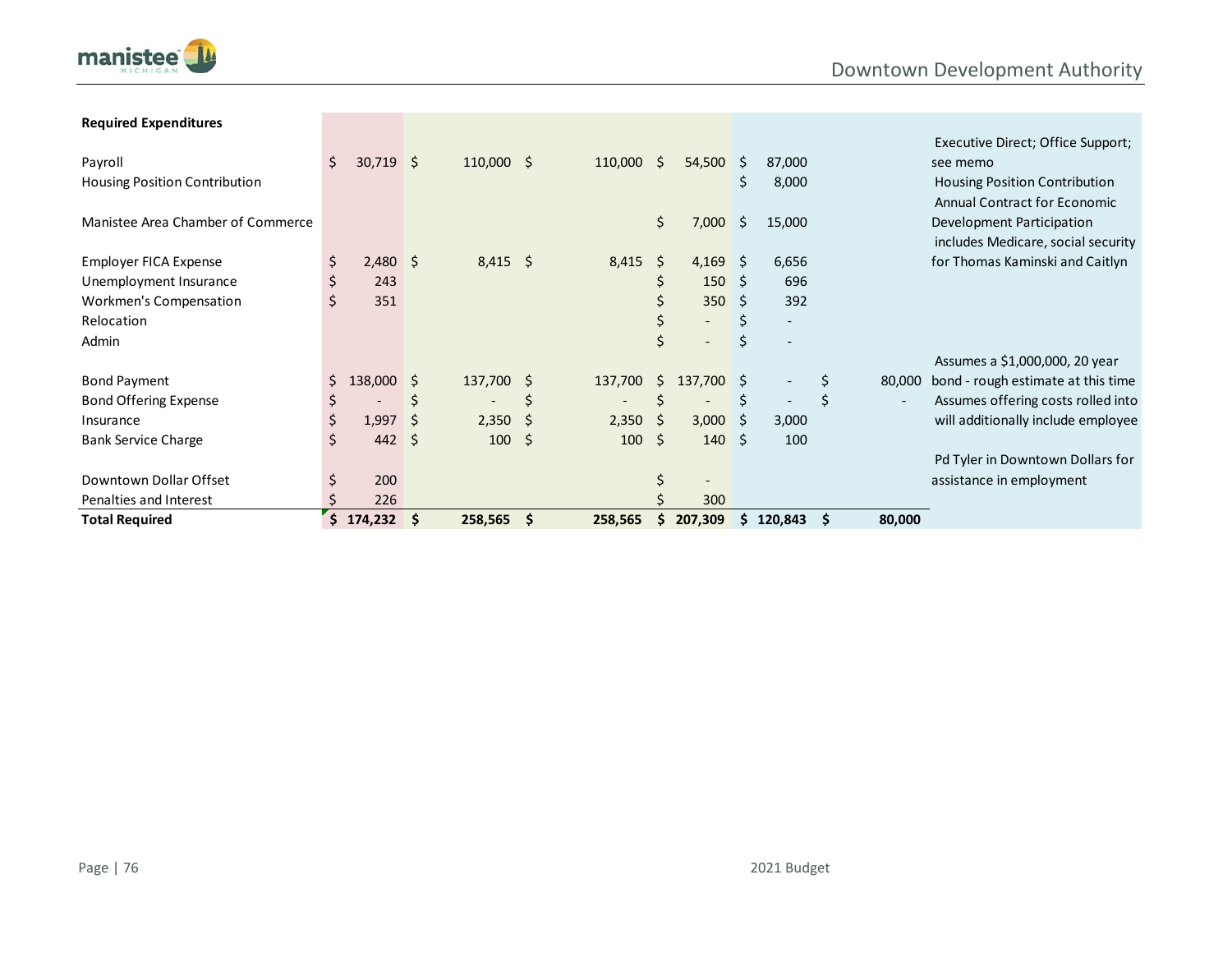

| <b>Office Related</b>                |         |               |                         |            |                    |                          |                    |                           |                    |                          |                                  |
|--------------------------------------|---------|---------------|-------------------------|------------|--------------------|--------------------------|--------------------|---------------------------|--------------------|--------------------------|----------------------------------|
| Phone                                |         |               | \$                      | 300 \$     |                    | 300                      | $\ddot{\varsigma}$ | $\overline{\phantom{a}}$  | \$                 |                          |                                  |
| <b>Meeting Refreshment</b>           | \$      | 480           | \$                      | 300        | $\zeta$            | 750                      | \$                 | 225                       | \$                 |                          |                                  |
| Credit Card                          | \$      | $81 \; \xi$   |                         |            | \$                 |                          | \$                 | $\mathbb{Z}^{\mathbb{Z}}$ | \$                 |                          |                                  |
|                                      |         |               |                         |            |                    |                          |                    |                           |                    |                          | Admin Toolbox sessions, summits, |
|                                      |         |               |                         |            |                    |                          |                    |                           |                    |                          | leadership, courses- DUE TO      |
|                                      |         |               |                         |            |                    |                          |                    |                           |                    |                          | CANCELATIONS, AMOUNT             |
| Training                             |         |               | \$                      | $1,250$ \$ |                    | 2,500                    | - \$               | $1,500$ \$                |                    | 2,000                    | LOWER THAN ANTICIPATED           |
| Printing & Reproduction              | \$      | 28            | $\zeta$                 | 250        | $\ddot{\varsigma}$ | 250                      | $\zeta$            | 250                       | \$                 | 250                      |                                  |
| Misc. Office Related                 | \$      | $281 \quad $$ |                         | $300 \div$ |                    | 500                      | $\zeta$            | 350 \$                    |                    | 300                      |                                  |
|                                      |         |               |                         |            |                    |                          |                    |                           |                    |                          | To include: Manistee Area        |
| Membership due                       | \$      | 895 \$        |                         | 600 \$     |                    | 600                      | \$                 | $600 \div$                |                    | 900                      | Chamber of Commerce, MEDA,       |
|                                      |         |               |                         |            |                    |                          |                    |                           |                    |                          | To include: job opportunities,   |
| Advertising                          |         |               | \$                      | 300        | $\ddot{\varsigma}$ | 300                      | \$                 | $300 \div$                |                    | 300                      | legal notices                    |
| Rent                                 |         |               | \$                      |            | \$                 |                          | \$                 |                           |                    |                          |                                  |
| Postage                              | \$      | 105           | $\ddot{\mathsf{s}}$     | 300        | \$                 | 300                      | \$                 | $170 \; \text{S}$         |                    | 100                      |                                  |
|                                      |         |               |                         |            |                    |                          |                    |                           |                    |                          | To include: New laptop, Filing   |
| Office Supplies / Equip              | \$      | $2,724$ \$    |                         | $1,000$ \$ |                    | 1,000                    | \$                 | 1,000                     | $\ddot{\varsigma}$ | 1,500                    | System, Office Supplies          |
| Travel/Executive Director Other      | \$      | 456           | $\sqrt{5}$              | $1,000$ \$ |                    | 1,000                    | \$                 | 750                       | $\ddot{\varsigma}$ | 1,000                    | To include: gas reimbursement    |
| Subscriptions                        | \$      | 564           |                         |            |                    |                          | Ś                  |                           |                    |                          |                                  |
| <b>Business Expo</b>                 |         |               |                         |            | \$                 |                          | Ś                  |                           | \$                 |                          |                                  |
| <b>Total Office Expenditures</b>     | \$      | 5,616         | $\overline{\mathsf{s}}$ | 5,600      | $\mathsf{S}$       | 7,500                    | $\dot{\mathsf{s}}$ | 5,145                     | $\dot{\mathsf{s}}$ | 6,350                    |                                  |
|                                      |         |               |                         |            |                    |                          |                    |                           |                    |                          |                                  |
| <b>Prof. Services</b>                |         |               |                         |            |                    |                          |                    |                           |                    |                          |                                  |
| Accounting                           | \$      | 4,800 \$      |                         | $5,000$ \$ |                    | 5,000                    | $\ddot{\phi}$      | 4,800                     | $\ddot{\circ}$     | 5,000                    |                                  |
| TIF Plan Redevelop                   | \$      | 3,935         |                         |            | \$                 |                          | \$                 | 608                       | $\ddot{\varsigma}$ | $\overline{\phantom{a}}$ |                                  |
| Annual Audit                         | $\zeta$ | $1,750$ \$    |                         | 1,500      | \$                 | 2,500                    | \$                 | 1,500                     | \$                 | 2,500                    |                                  |
| Local Banks (\$25,000 Loan)          |         |               |                         |            |                    | $\overline{\phantom{a}}$ | \$                 | $\overline{\phantom{a}}$  | \$                 | $\overline{\phantom{a}}$ |                                  |
| IRP Loan Program                     |         |               |                         |            | Ś                  | $\overline{\phantom{a}}$ | \$                 | $\overline{\phantom{a}}$  | \$                 | $\overline{\phantom{a}}$ |                                  |
| Revolving loan Fund                  |         |               |                         |            |                    |                          | \$                 | $\overline{\phantom{0}}$  | \$                 | $\overline{a}$           |                                  |
| <b>Strategic Planning Consulting</b> |         |               |                         |            |                    | 250                      | \$                 | 750                       |                    |                          |                                  |
| Legal Fees                           | \$      | 543           | \$                      | 1,000      | Ś                  | 2,500                    | Ś                  | 2,500                     | \$                 | 1,500                    |                                  |
| <b>Total Professional Services</b>   | \$      | 11,028        | $\sqrt{5}$              | 7,500      | $\frac{1}{2}$      | 10,250                   | \$                 | 10,158                    | \$                 | 9,000                    |                                  |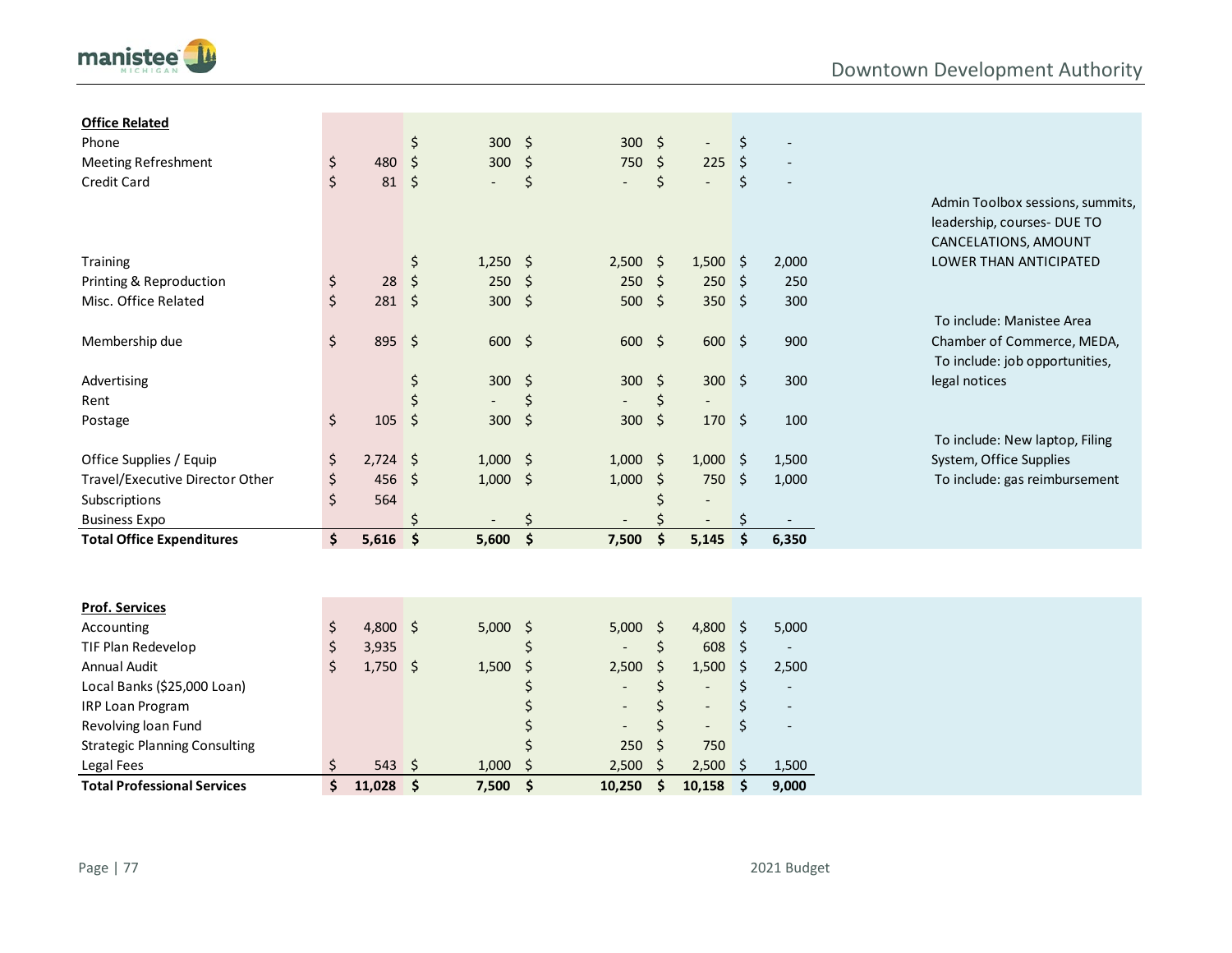

| Maintenance                           |     |             |      |             |      |        |     |                          |    |           |      |         |                                    |
|---------------------------------------|-----|-------------|------|-------------|------|--------|-----|--------------------------|----|-----------|------|---------|------------------------------------|
| City Allocation                       | \$  | $22,000$ \$ |      | 22,000      | \$   | 22,000 | Ŝ.  | 22,000                   | Ś. | 65,000    |      |         | See City Service Agreement         |
| <b>Cross Walks</b>                    |     |             |      |             | \$   |        | \$  |                          | \$ |           |      |         |                                    |
|                                       |     |             |      |             |      |        |     |                          |    |           |      |         | To include: Orignally budgeted     |
|                                       |     |             |      |             |      |        |     |                          |    |           |      |         | Paver work \$40,000, painting      |
|                                       |     |             |      |             |      |        |     |                          |    |           |      |         | \$3,000. \$200,000 for streetscape |
|                                       |     |             |      |             |      |        |     |                          |    |           |      |         | update and refrushipment;          |
| Downtown Maintenance                  |     |             |      | 28,400      | Ŝ.   | 28,400 | \$. | 28,400                   | Ŝ. | 40,000 \$ |      | 300,000 | \$100,000 Capital Improvements     |
| <b>Total Maintenance</b>              | \$. | 22,000      | \$   | 50,400      | - \$ | 50,400 | Ś.  | 50,400                   | \$ | 105,000   | - \$ | 300,000 |                                    |
| <b>Beautification</b>                 |     |             |      |             |      |        |     |                          |    |           |      |         |                                    |
|                                       |     |             |      |             |      |        |     |                          |    |           |      |         | Development and TIF admin:         |
|                                       |     |             |      |             |      |        |     |                          |    |           |      |         | \$40,000/year for streetscape      |
| <b>Trees</b>                          |     |             |      |             | \$   |        | Ś   |                          | Ś. |           | \$   |         | update and refurbishment.          |
|                                       |     |             |      |             |      |        |     |                          |    |           |      |         | Includes Hanging Baskets.          |
| Hanging Baskets + Watering            | \$  | $5,600$ \$  |      | $13,000$ \$ |      | 13,000 | -\$ | 13,000                   | 5  | 4,000     |      |         | Watering now included in City      |
| Landscaping                           | \$  | 18,000      | - \$ | 18,000      | \$   | 18,000 | Ŝ.  | 18,000                   | \$ |           |      |         | Within City Service Agreement      |
| <b>Holiday Decorations</b>            | Ś.  | 14,045      | - \$ | 8,500       | -\$  | 8,500  | S.  | 8,500                    | \$ | 3,500     |      |         | Labor within city service          |
|                                       |     |             |      |             |      |        |     |                          |    |           |      |         | As indicated in TIF amendment (+   |
|                                       |     |             |      |             |      |        |     |                          |    |           |      |         | \$20,000 in River Façade and Deck  |
| <b>Facade Grant</b>                   | \$  | $5,000$ \$  |      | $10,000$ \$ |      | 10,000 | \$  | 10,000                   | Ŝ. | 30,000    |      |         | Grants)                            |
| <b>Banners</b>                        | \$  | 3,960       |      |             |      |        | \$  | 400                      | \$ |           |      |         |                                    |
| Vogue Theatre Redevelopment           | \$  | 5,000       |      |             |      |        | \$  | $\overline{\phantom{a}}$ | \$ |           |      |         |                                    |
|                                       |     |             |      |             |      |        |     |                          |    |           |      |         | Not an expense - shown as          |
| Transfer to Property Acquisition Fund | Ś.  | 6,273       | - 5  | $25,000$ \$ |      | 25,000 | Ŝ.  | 25,000                   | Ŝ. |           |      |         | restricted cash increase           |
| <b>Total Beautification</b>           | \$  | 57,878      | -\$  | 74,500      | -\$  | 74,500 | \$  | 74,900                   | \$ | 37,500    | \$   |         |                                    |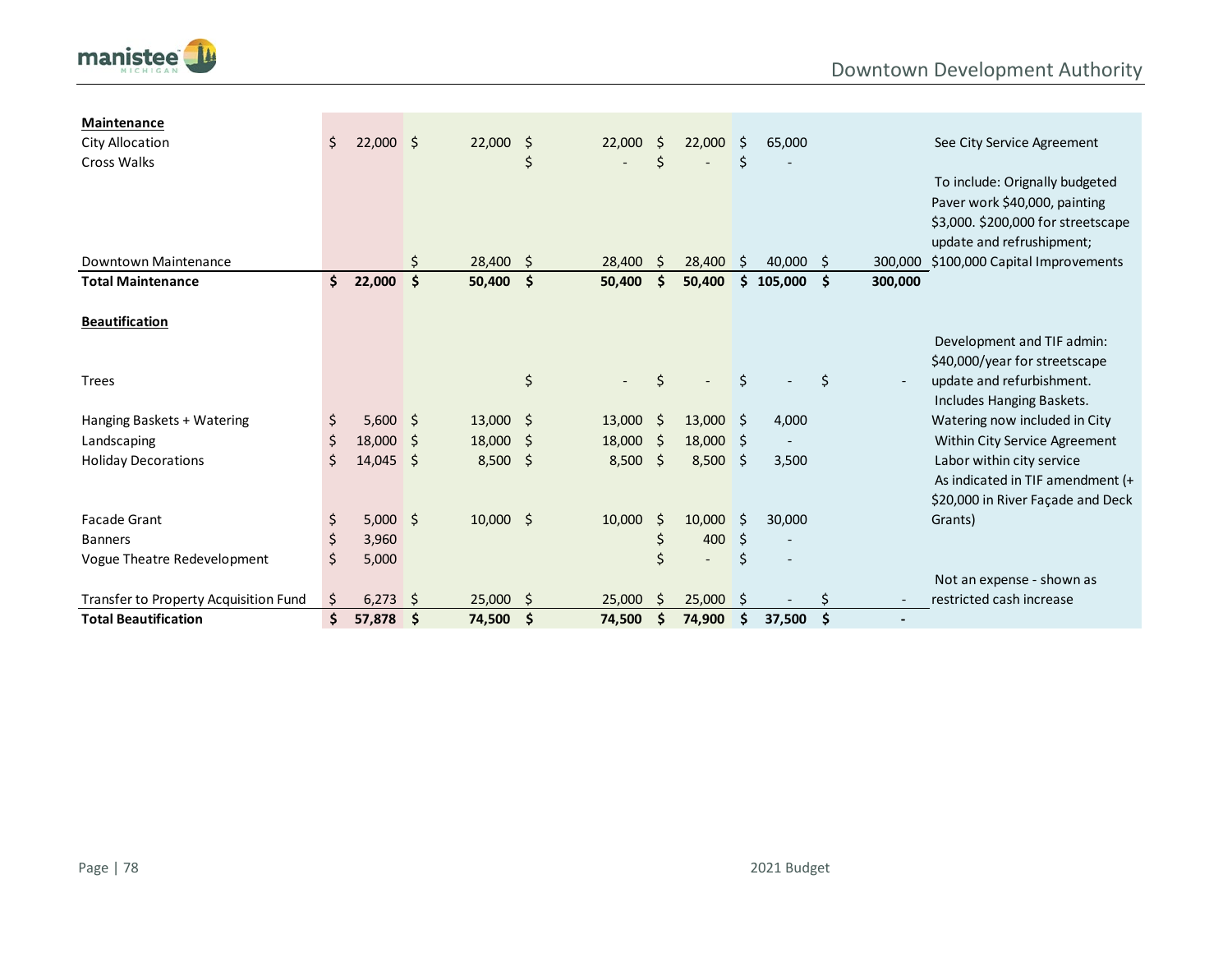

| <b>Projects</b>                     |                  |                                |    |                          |                                |         |             |               |                                        |
|-------------------------------------|------------------|--------------------------------|----|--------------------------|--------------------------------|---------|-------------|---------------|----------------------------------------|
| Loop Signage                        |                  |                                | \$ |                          | \$                             |         |             |               |                                        |
| Parking Signage                     |                  |                                |    |                          | \$<br>$4,500$ \$               |         |             |               |                                        |
|                                     |                  |                                |    |                          |                                |         |             |               | PR Goal - Similar number to past       |
| Downtown Map                        |                  |                                |    |                          | \$                             | \$      | 2,000       |               | invoiced amounts                       |
| Window Wraps                        |                  |                                | \$ |                          | \$                             | \$      |             |               |                                        |
| <b>Historic Tour Plaques</b>        |                  |                                | \$ |                          | \$                             | \$      |             |               |                                        |
| Redevelopment Liquor Licenses       |                  |                                | \$ |                          | \$                             |         |             |               |                                        |
|                                     |                  |                                |    |                          |                                |         |             |               | Development and TIF admin:             |
| Mking & Incentive Residential Space |                  |                                | \$ |                          | \$                             | \$      |             |               | \$30,000 Rental Rehab Program:         |
| <b>Educational Series</b>           |                  |                                | \$ |                          | \$                             | \$      |             |               |                                        |
| <b>Recruitment Team</b>             |                  |                                | \$ |                          | \$                             |         |             |               |                                        |
| <b>Business Assistance - other</b>  |                  |                                | \$ |                          | \$                             | $\zeta$ |             |               |                                        |
|                                     |                  |                                |    |                          |                                |         |             |               | Property Acquisitions/Based on         |
|                                     |                  |                                |    |                          |                                |         |             |               | Discussion from 03.11.2020 Board       |
|                                     |                  |                                |    |                          |                                |         |             |               | meeting to assist with 440 River if    |
| <b>Property Acquisitions</b>        |                  | \$<br>78,000 \$                |    | 78,000                   | \$                             |         |             |               | needed                                 |
| <b>Contribution Farmer's Market</b> |                  |                                |    | $\overline{\phantom{a}}$ | \$<br>$\overline{\phantom{a}}$ | \$      |             |               |                                        |
| Downtown Dollars                    | \$<br>$(178)$ \$ | 500                            | \$ | 500                      | \$<br>200                      | Ŝ.      | 500         |               |                                        |
| <b>Dumpster Corrals</b>             |                  | \$<br>$\overline{\phantom{0}}$ | Ś  | 80,000                   | \$<br>80,000                   |         |             |               |                                        |
|                                     |                  |                                |    |                          |                                |         |             |               | Development and TIF: \$40,000          |
|                                     |                  |                                |    |                          |                                |         |             |               | for implementation of Spicer           |
|                                     |                  |                                |    |                          |                                |         |             |               | recommendations/\$100,000 for          |
| Riverwalk Capital Improvements Plan |                  |                                |    |                          | \$<br>$5,000$ \$               |         |             | \$.           | 100,000 immediate infrastructure needs |
| <b>WSCC Riverwalk Plaza</b>         |                  |                                |    |                          | \$                             | Ś.      | $10,000$ \$ | 250,000       | Development and TIF admin:             |
|                                     |                  |                                |    |                          |                                |         |             |               | Development and TIF:                   |
| <b>WSCC Partnership</b>             |                  |                                |    |                          |                                |         | 30,000      |               | Façade/Parking Lease Annual Fee        |
| <b>Intersection Enhancement</b>     |                  |                                |    |                          |                                |         |             | 200,000       | Development and TIF admin:             |
| <b>Total Projects</b>               | \$<br>$(178)$ \$ | 78,500                         | \$ | 158,500                  | \$<br>89,700                   | \$      | 42,500      | \$<br>550,000 |                                        |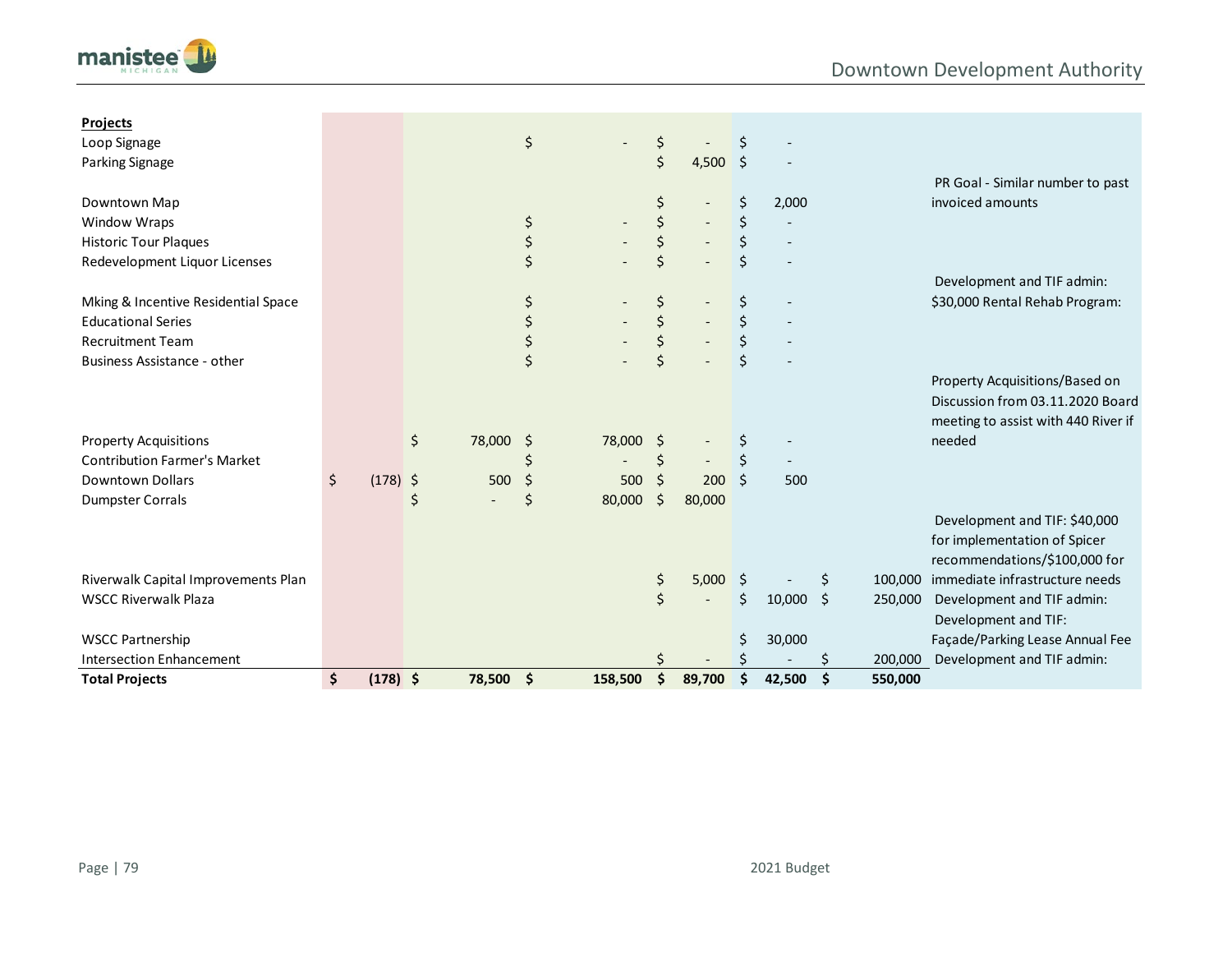

| <b>Volunteers</b>                      |                      |    |                |     |                          |     |                             |     |                          |    |           |                               |
|----------------------------------------|----------------------|----|----------------|-----|--------------------------|-----|-----------------------------|-----|--------------------------|----|-----------|-------------------------------|
| <b>Volunteer Appreciation</b>          |                      |    |                | \$  |                          | Ś   |                             | \$  |                          |    |           |                               |
| <b>Volunteer Recruitment</b>           |                      |    |                |     |                          |     | $\overline{\phantom{a}}$    |     |                          |    |           |                               |
| <b>Total Volunteer Expenditures</b>    |                      |    |                |     |                          | Ś   |                             | Ś   |                          |    |           |                               |
| <b>Advertising</b>                     |                      |    |                |     |                          |     |                             |     |                          |    |           |                               |
| Revenue Co-Op                          |                      |    |                |     |                          | Ś   |                             | \$  |                          |    |           |                               |
| Promo Expense Pass Through             |                      |    |                |     |                          | \$  | $\overline{\phantom{a}}$    |     | $\overline{\phantom{a}}$ |    |           |                               |
| Co-Op Advertising                      |                      |    |                |     |                          |     | $\overline{\phantom{a}}$    |     |                          |    |           |                               |
| Database                               |                      |    |                |     |                          |     | $\overline{\phantom{a}}$    |     |                          |    |           |                               |
| <b>Promotions PSA's</b>                |                      |    |                |     |                          |     | $\overline{\phantom{a}}$    | \$  | 1,500                    |    |           | Development and TIF: includes |
| <b>PR</b>                              |                      |    |                |     |                          |     | $\overline{\phantom{0}}$    |     | 3,000                    |    |           |                               |
| Advertising                            | \$<br>1,581          | \$ | 5,000          | \$  | 5,000                    | Ŝ   | 5,000                       | Ŝ   | 2,500                    |    |           |                               |
| Newsletter + Mailing                   |                      | \$ | 300            | \$, | 300                      | -S  |                             |     |                          |    |           |                               |
| Retainer for Rightside Design (promos) |                      |    |                |     | $\overline{\phantom{a}}$ | \$  |                             |     |                          |    |           |                               |
| Website Redevelopment                  |                      | \$ | 500            | Ŝ.  | 500                      | Ŝ.  | 500                         | Ŝ.  | 1,000                    |    |           |                               |
| MSDDA Website (hosting)                |                      |    |                |     |                          |     | $\overline{\phantom{0}}$    | \$  |                          |    |           |                               |
| Downtown brochure                      |                      |    |                |     |                          |     |                             |     |                          |    |           |                               |
| <b>Total Advertising</b>               | \$<br>$1,581$ \$     |    | 5,800          | \$  | 5,800                    | -\$ | 5,500                       | \$  | $8,000$ \$               |    |           |                               |
| <b>Total Expenditures</b>              | \$272,157            | Ŝ. | 480,865        | \$  | 565,515                  |     | \$443,112                   | \$. | 329,193                  | Ŝ. | 930,000   |                               |
|                                        |                      |    |                |     |                          |     |                             |     |                          |    |           |                               |
| Income/Loss before Events              | \$<br>$(69, 174)$ \$ |    | $(13, 915)$ \$ |     |                          |     | $(98, 565)$ \$ $(170, 728)$ | -\$ | $(72,823)$ \$            |    | (930,000) |                               |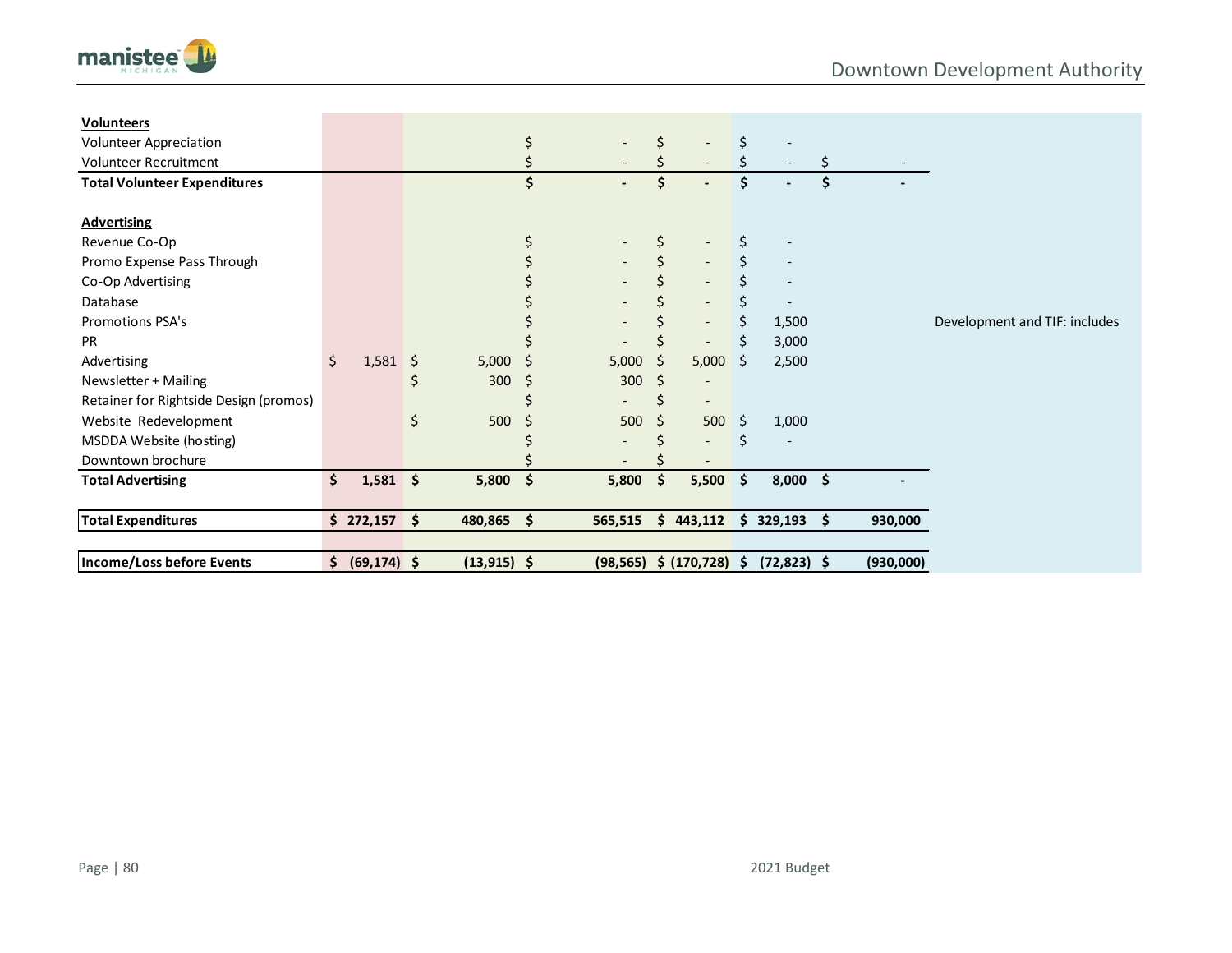

| <b>Events</b>              |                                |                    |            |                          |             |                          |         |                                |                     |                |                    |                          |                                |
|----------------------------|--------------------------------|--------------------|------------|--------------------------|-------------|--------------------------|---------|--------------------------------|---------------------|----------------|--------------------|--------------------------|--------------------------------|
| Men's and Ladies Night Rev | \$                             | $250 \div$         |            |                          | \$          |                          | \$      |                                | \$                  |                | \$                 |                          |                                |
| Men's and Ladies Night Exp | $\zeta$                        | 260                |            |                          |             |                          |         |                                |                     |                |                    |                          |                                |
|                            | $\overline{\xi}$               | $(10)$ \$          |            |                          | \$          |                          | $\zeta$ |                                | $\zeta$             |                | \$                 |                          |                                |
| <b>TGIF Manistee Rev</b>   | \$                             | $1,050$ \$         |            |                          | \$          |                          | \$      |                                | \$                  |                | \$                 |                          |                                |
| <b>TGIP Manistee Exp</b>   | $\zeta$                        | 2,200              |            |                          |             |                          |         |                                |                     |                |                    |                          |                                |
|                            | $\overline{\xi}$               | $(1,150)$ \$       |            |                          | \$          | $\overline{\phantom{a}}$ | \$      |                                | \$                  |                | \$                 |                          |                                |
| Frostbite Rev              | \$                             | 900                |            |                          | \$          |                          | \$      |                                | \$                  |                | \$                 |                          |                                |
| Frostbite Exp              | $\boldsymbol{\zeta}$           | 348                |            |                          |             |                          |         |                                |                     |                |                    |                          |                                |
|                            | $\overline{\xi}$               | 552                |            |                          | \$          |                          | \$      |                                | \$                  |                | \$                 | $\overline{\phantom{0}}$ |                                |
| Hops & Props Rev           | \$                             | 43,665 \$          |            | 33,500 \$                |             |                          |         | 33,500 \$46,671.67 \$          |                     | 48,200 \$      |                    |                          |                                |
| Hops & Props Exp           | \$                             | 23,509             | \$         | 21,500                   | \$          | 21,500                   |         | \$31,463.19                    | \$                  | 31,200         | \$                 |                          |                                |
|                            | $\zeta$                        | $20,156$ \$        |            | $12,000$ \$              |             | 12,000                   |         | \$15,208.48                    | $\zeta$             | 17,000         |                    |                          |                                |
| Sidewalk Sales Rev         | \$                             |                    | \$         |                          | \$          |                          | \$      |                                | \$                  |                | \$                 |                          |                                |
| Sidewalk Sales Exp         | $\boldsymbol{\dot{\varsigma}}$ | $136 \;$ \$        |            |                          | \$          |                          |         |                                |                     |                | \$                 |                          |                                |
|                            | $\overline{\xi}$               | $(136)$ \$         |            |                          | \$          |                          | $\zeta$ |                                | \$                  |                | \$                 |                          |                                |
| Sleighbell Weekend Rev     | \$                             | $20,490$ \$        |            | 15,000 \$                |             |                          |         | 15,000 \$12,144.00             | \$                  | 15,000         | - \$               |                          |                                |
| Sleighbell TV Production   |                                |                    |            |                          | \$          | 5,000                    |         |                                |                     |                | \$                 |                          |                                |
| Sleighbell Weekend Exp     | -\$                            | $11,792$ \$        |            | 21,500                   | $\varsigma$ | 15,000                   |         | $$16,765.66$ \$                |                     | 15,000         | \$                 |                          |                                |
|                            | $\zeta$                        | 8,698 \$           |            | $(6,500)$ \$             |             | $\overline{\phantom{a}}$ | \$      | $(4,622)$ \$                   |                     |                |                    |                          |                                |
| Spark Rev                  | \$                             | $6,475$ \$         |            | 8,000 \$                 |             | 6,475                    |         | $$5,000.00$ \$                 |                     | $8,350$ \$     |                    |                          |                                |
| Spark Exp                  | $\boldsymbol{\dot{z}}$         | 6,348              | $\sqrt{5}$ | 8,000                    | \$          | 6,348                    |         | \$2,634.53                     | \$                  | 5,000          | $\ddot{\varsigma}$ |                          |                                |
|                            | $\overline{\mathsf{S}}$        | $127 \frac{12}{5}$ |            | $\overline{\phantom{a}}$ | $\zeta$     | 127 \$                   |         | $2,365$ \$                     |                     | 3,350          |                    |                          |                                |
|                            |                                |                    |            |                          |             |                          |         |                                |                     |                |                    |                          | event allocated in Development |
| Event Income               | \$                             | 70,630 \$          |            | 56,500 \$                |             | $54,975$ \$              |         | 63,816                         | $\sqrt{5}$          | 71,550 \$      |                    |                          | and TIF admin: \$5,000         |
| <b>Event Expense</b>       | Ś                              | $41,649$ \$        |            | 51,000 \$                |             | 42,848                   | \$      | 50,863                         | Ŝ.                  | 51,200         | \$                 |                          |                                |
| Event Income/(Loss)        | \$                             | 28,981 \$          |            | $5,500$ \$               |             | 12,127                   | \$      | 12,952                         | $\ddot{\mathsf{s}}$ | $20,350$ \$    |                    |                          |                                |
| Total Income/(Loss)        |                                | \$ (40, 193) \$    |            | $(8, 415)$ \$            |             |                          |         | $(86, 438)$ \$ $(157, 775)$ \$ |                     | $(52, 473)$ \$ |                    | (930,000)                |                                |